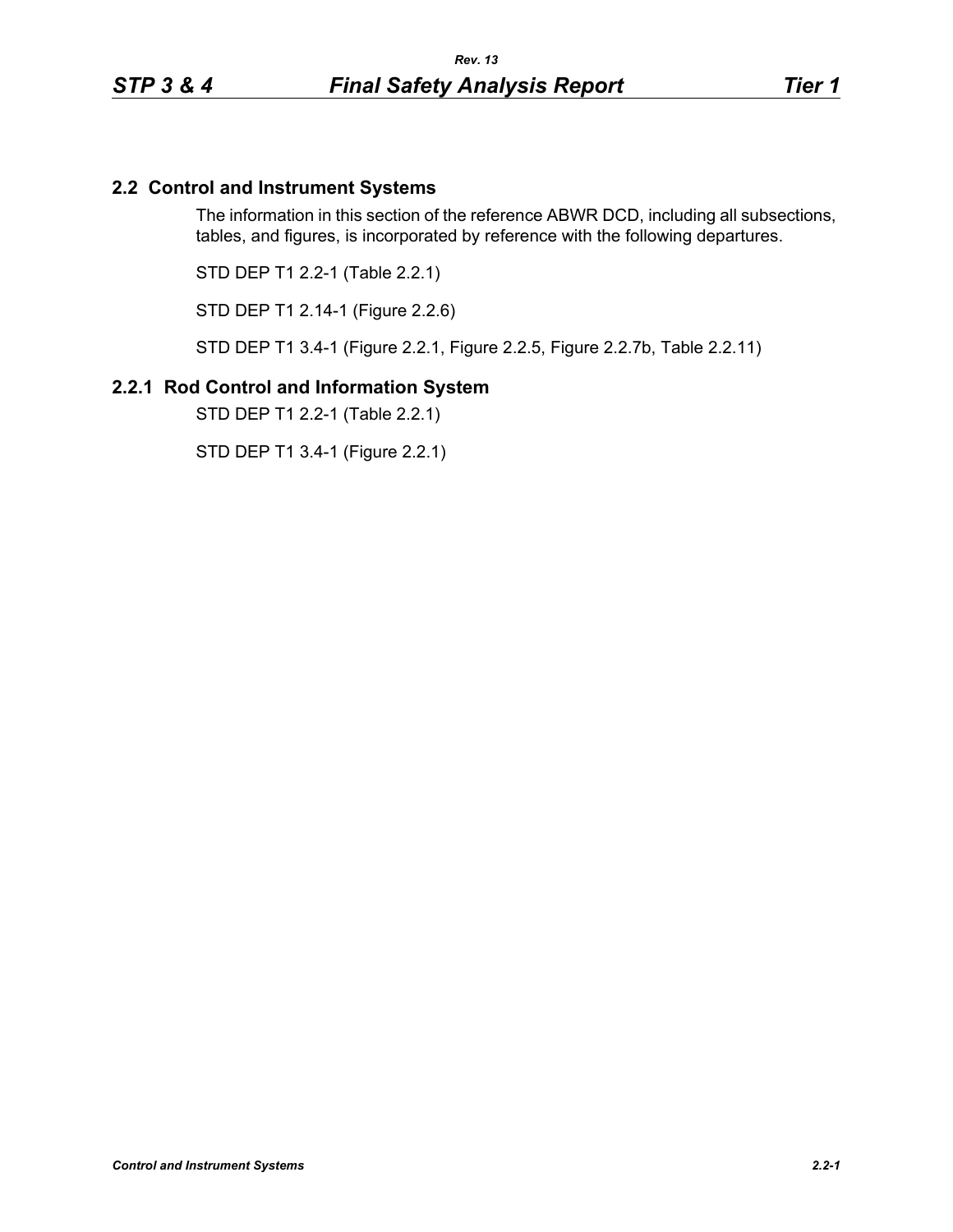

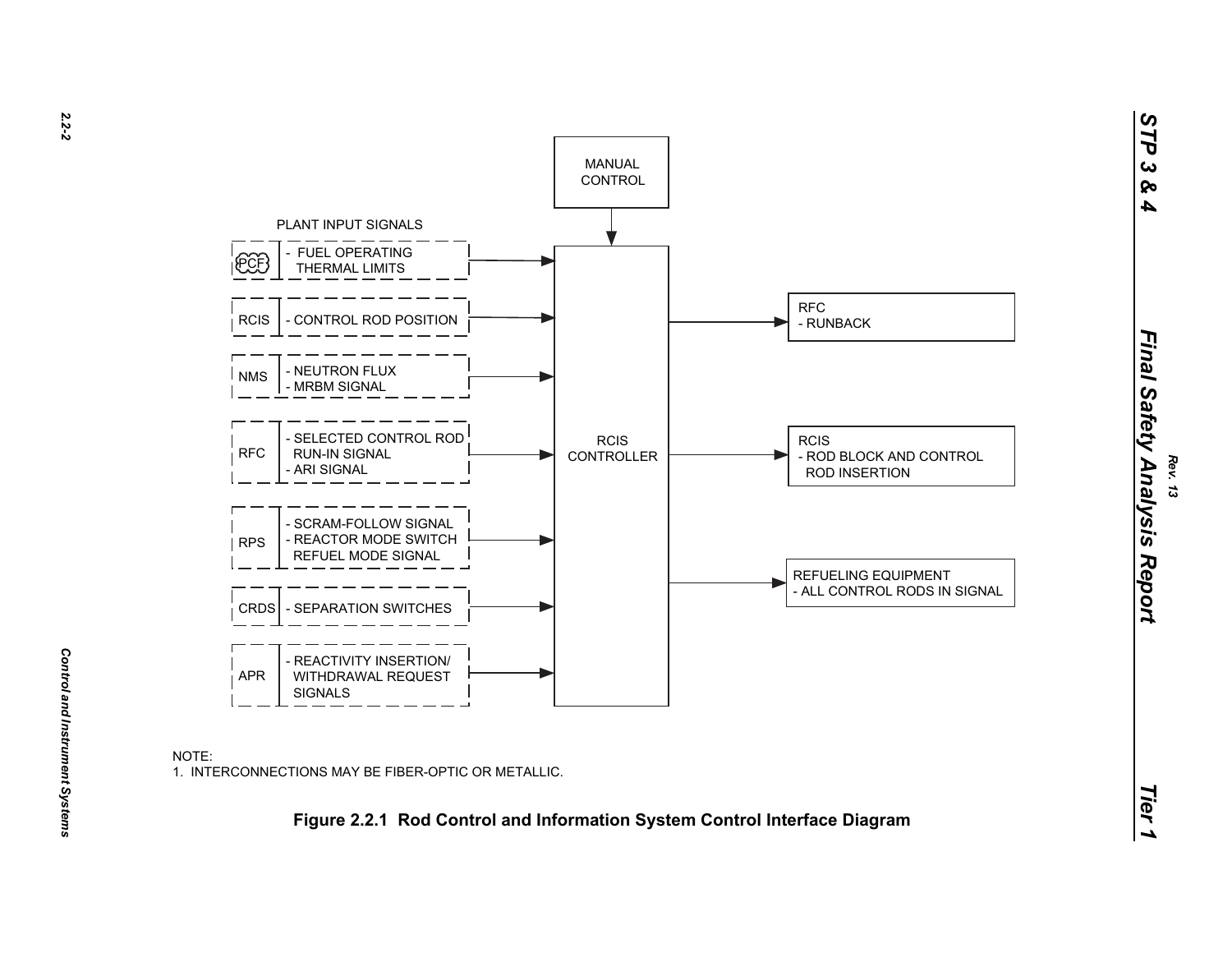| <b>Design Commitment</b><br><b>Inspection, Tests, Analyses</b><br><b>Acceptance Criteria</b><br>11. The RCIS is powered by two non-Class 1E<br>11. Tests will be performed on the as-built RCIS<br>11. The test signal exists in only one control-<br>uninterruptible power supplies, such that<br>by providing a test signal in only one non-<br>channel at a time-An alarm is activated by<br>both channels of the RCIS remain<br>Class 1E uninterruptible power supply at a-<br>the inoperable power supply, and both<br>operational if either supply is operational<br>time-removing each power supply from<br>channels of the RCIS remain operational.<br>with the non-operational supply in an<br>service one at a time.<br>alarmed condition. |
|------------------------------------------------------------------------------------------------------------------------------------------------------------------------------------------------------------------------------------------------------------------------------------------------------------------------------------------------------------------------------------------------------------------------------------------------------------------------------------------------------------------------------------------------------------------------------------------------------------------------------------------------------------------------------------------------------------------------------------------------------|
|                                                                                                                                                                                                                                                                                                                                                                                                                                                                                                                                                                                                                                                                                                                                                      |
|                                                                                                                                                                                                                                                                                                                                                                                                                                                                                                                                                                                                                                                                                                                                                      |
|                                                                                                                                                                                                                                                                                                                                                                                                                                                                                                                                                                                                                                                                                                                                                      |
|                                                                                                                                                                                                                                                                                                                                                                                                                                                                                                                                                                                                                                                                                                                                                      |
|                                                                                                                                                                                                                                                                                                                                                                                                                                                                                                                                                                                                                                                                                                                                                      |
|                                                                                                                                                                                                                                                                                                                                                                                                                                                                                                                                                                                                                                                                                                                                                      |
|                                                                                                                                                                                                                                                                                                                                                                                                                                                                                                                                                                                                                                                                                                                                                      |
|                                                                                                                                                                                                                                                                                                                                                                                                                                                                                                                                                                                                                                                                                                                                                      |
|                                                                                                                                                                                                                                                                                                                                                                                                                                                                                                                                                                                                                                                                                                                                                      |

 $2.2 - 3$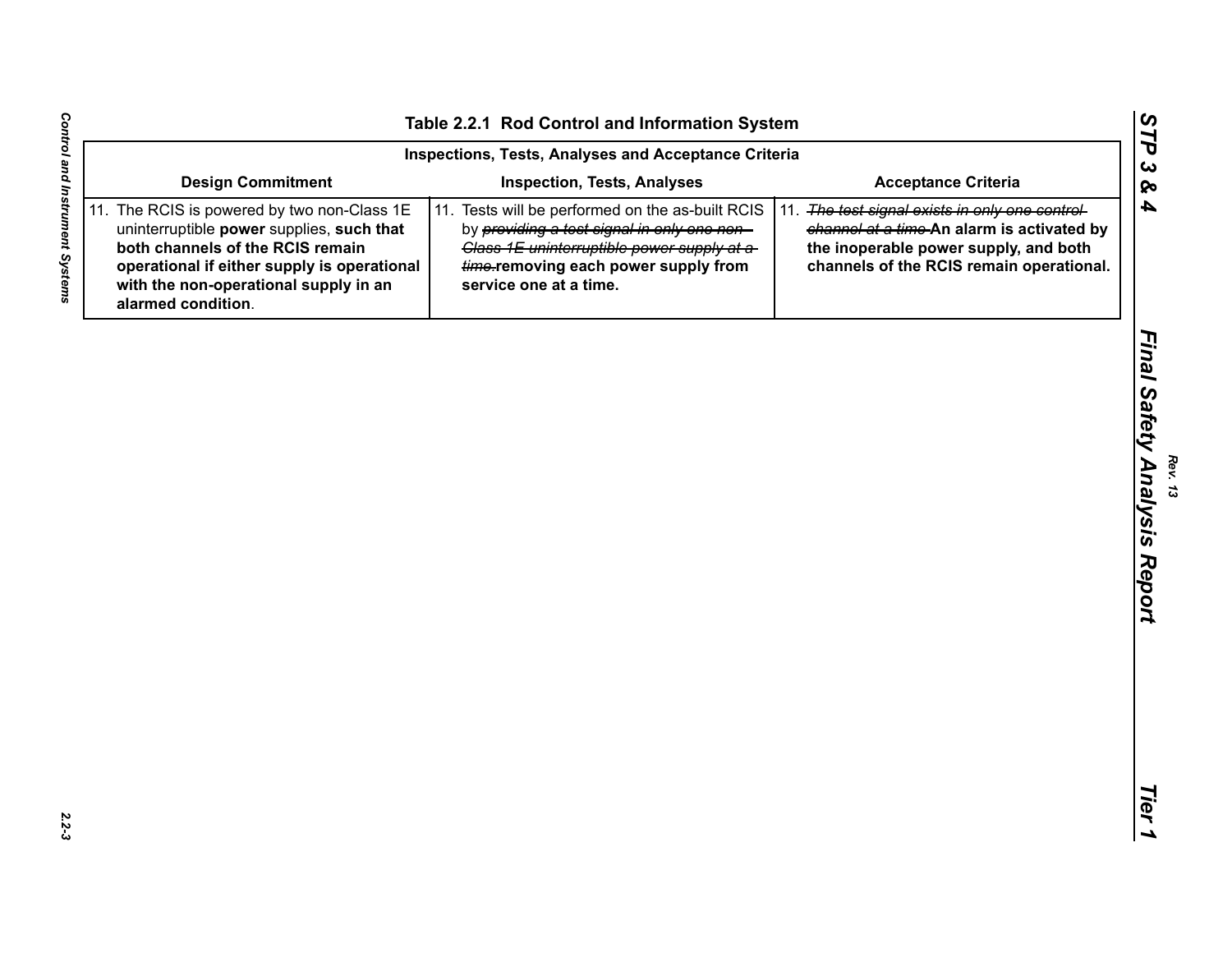# **2.2.3 Feedwater Control System**

STD DEP T1 3.4-1

# *Design Description*

*The FDWC digital controllers determine narrow range level signal using three reactor level measurement inputs from the NBS. Sensor signals are transmitted to the FDWC digital controllers by the Non-Essential Multiplexing System (NEMS).*

*The steam flow in each of four main steamlines is sensed at the RPV nozzle venturis. Sensor signals are transmitted to the FDWC System digital controllers by the NEMS. These measurements are processed in the digital controllers to calculate the total steam flow out of the vessel.*

*Feedwater flow is sensed at a flow element in each of the two feedwater lines. Sensor signals are transmitted to the FDWC digital controllers by the NEMS. These measurements are processed in the digital controllers to calculate the total feedwater flow into the vessel.*

# **2.2.5 Neutron Monitoring System**

STD DEP T1 3.4-1 (Figure 2.2.5)

### *Design Description*

*The automated in-core instrument calibration system provides local power information at various core locations that correspond to LPRM locations. The automated in-core instrument calibration system uses its own set of in-core detectors for local power measurement and provides local power information for three-dimension core power determination and for the calibration of the LPRMs. The measured data are sent to the Process Computer System* Plant Computer Functions *for such calculation and LPRM calibration*.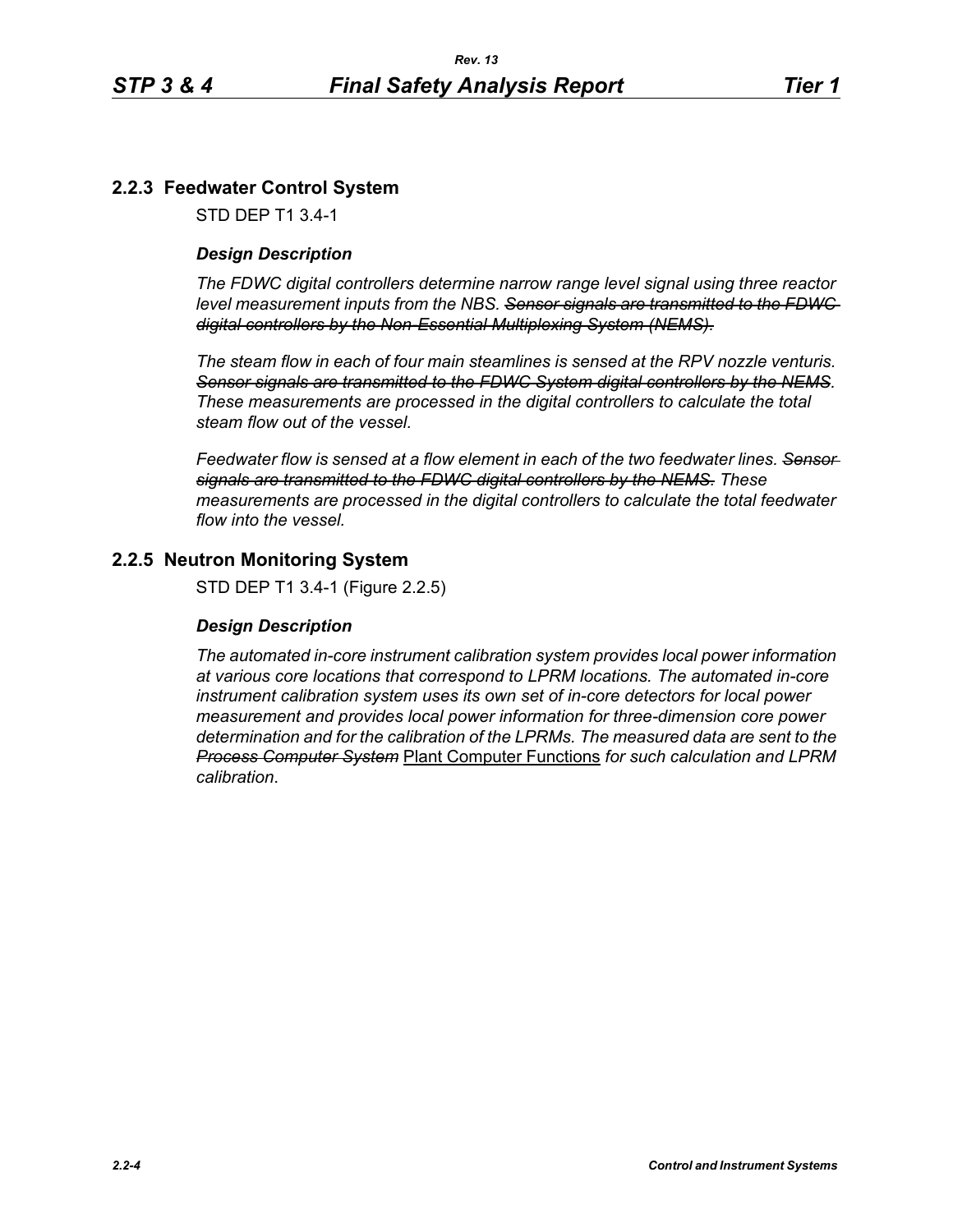

#### NOTES:

1. DIAGRAM REPRESENTS ONE OF FOUR NMS DIVISIONS (MRBM IS A DUAL CHANNEL SYSTEM. THERE IS ONLY ONE IN-CORE INSTRUMENT CALIBRATION SYSTEM).

- 2. USED FOR RAPID CORE FLOW DECREASE TRIP.
- 3. SRNM AND APRM ATWS PERMISSIVE SIGNALS TO SSLC.
- 4. INTERCONNECTIONS MAY BE FIBER-OPTIC OR METALLIC.

#### **Figure 2.2.5 Neutron Monitoring System**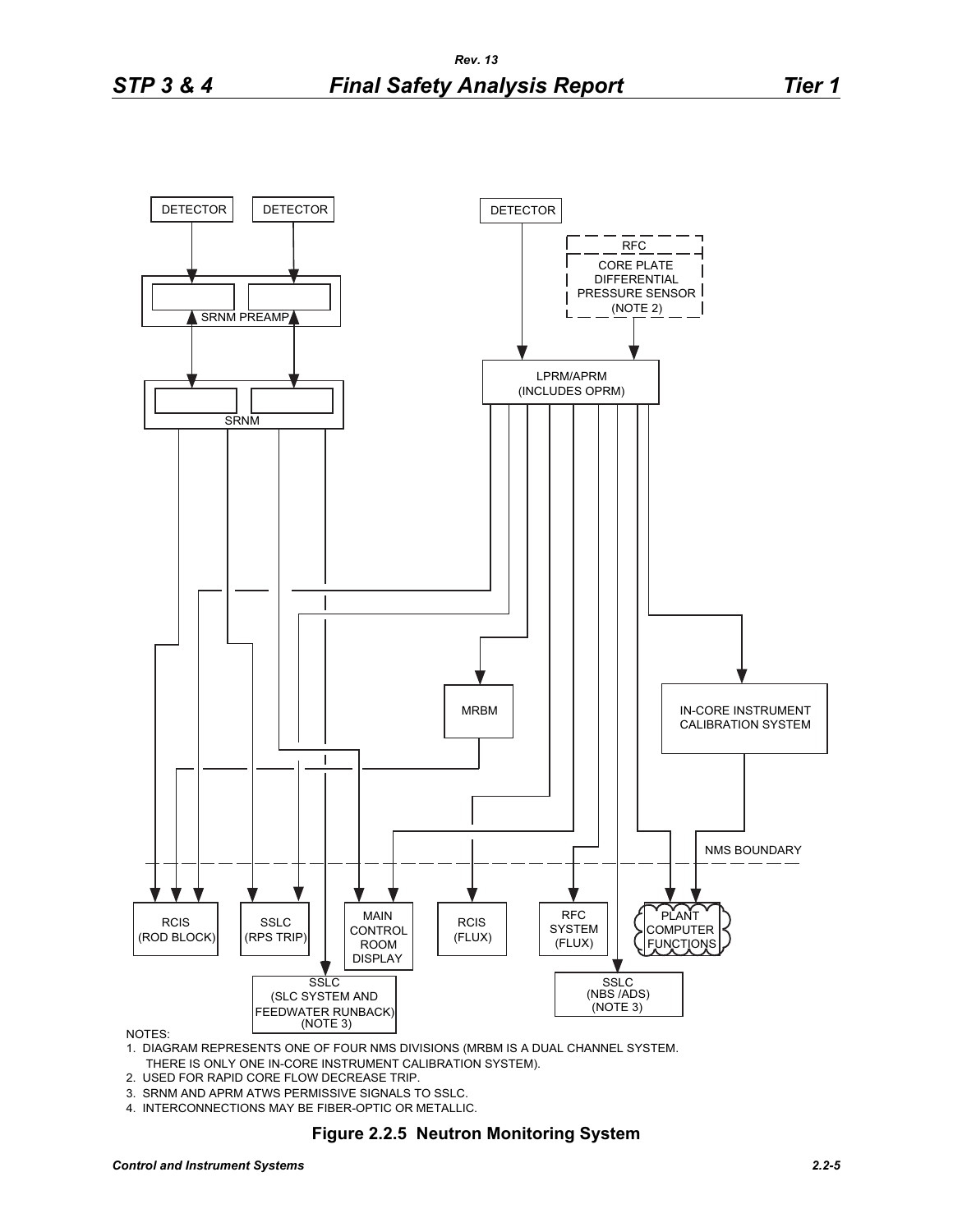# **2.2.6 Remote Shutdown System**

STD DEP T1 2.14-1 (Figure 2.2.6)

#### **Design Description**

*The RSS has two divisional panels and associated controls and indicators for interfacing with the following systems:*

*(10) Flammability Control System (FCS)*Not used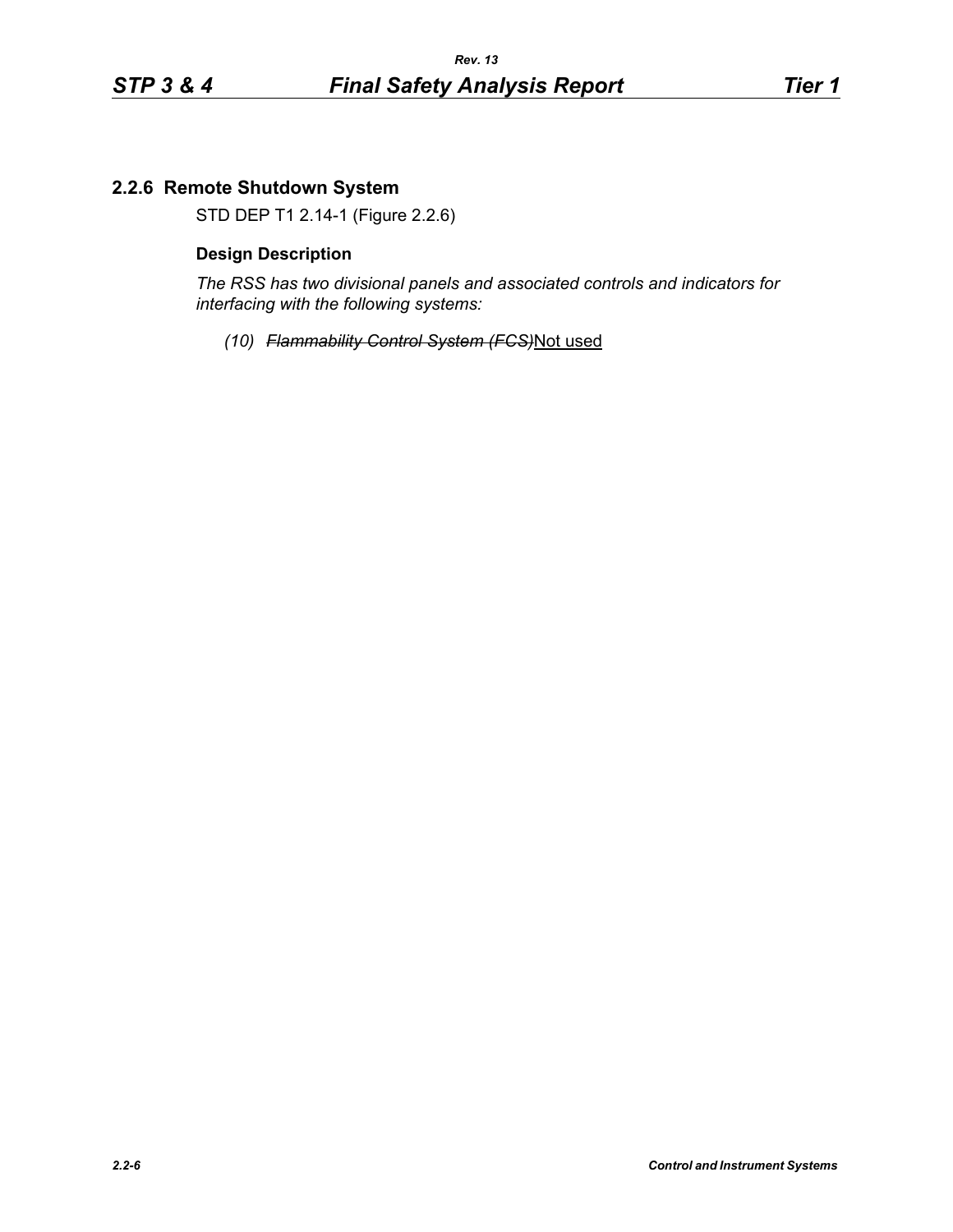

NOTES:1. RSS PANELS A AND B INTERFACE WITH SYSTEM IN DIVISIONS A AND B ( I AND II), RESPECTIVELY.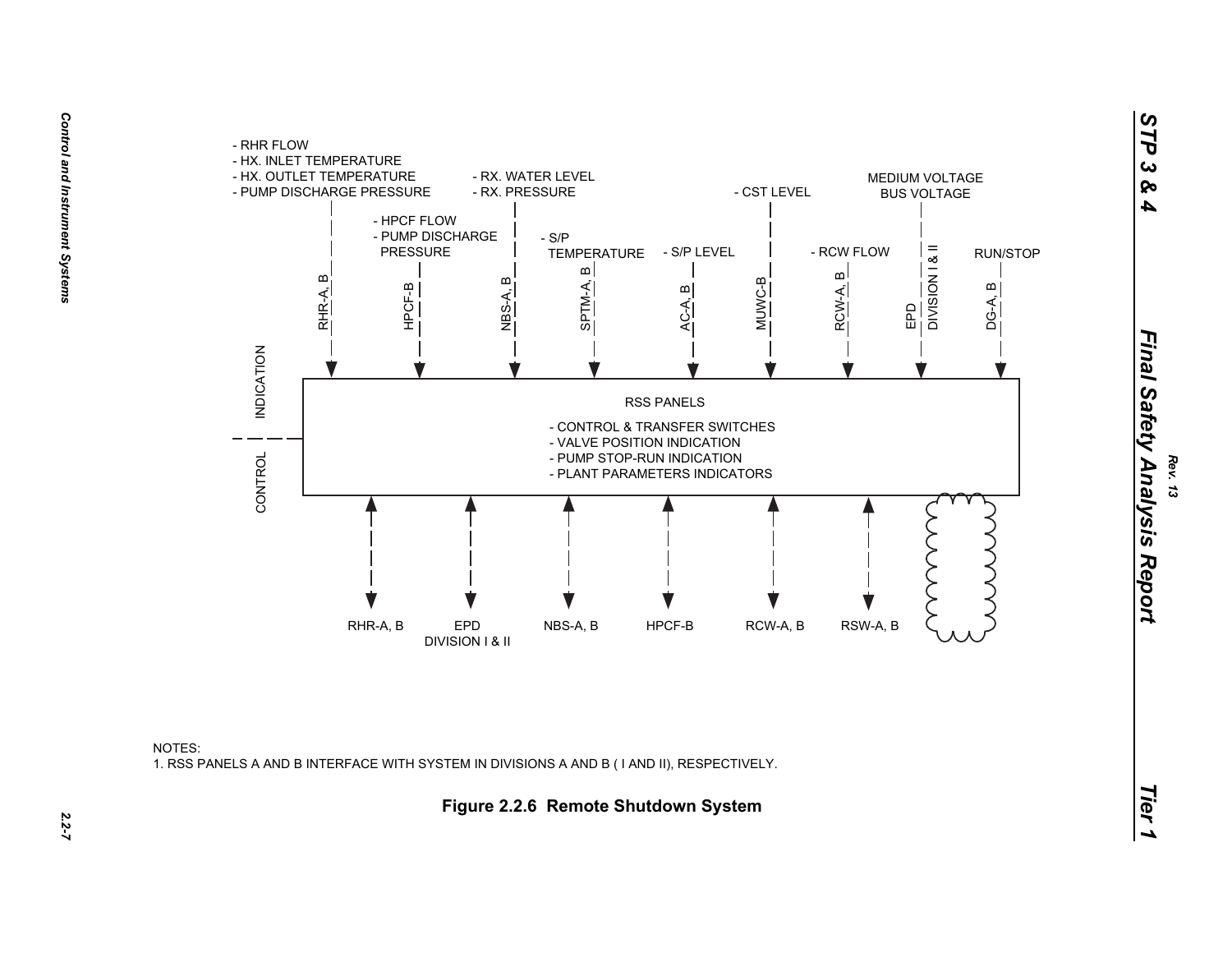# **2.2.7 Reactor Protection System**

STD DEP T1 3.4-1 (Figure 2.2.7b)

## *Design Description*

*As shown in Figure 2.2.7a, the RPS interfaces with the Neutron Monitoring System (NMS), Nuclear Boiler System (NBS), Control Rod Drive (CRD) System, Rod Control and Information System (RCIS), Recirculation Flow Control (RFC) System,* and the *Suppression Pool Temperature Monitoring System (SPTM)*.*, and the Essential Multiplexing System (EMS). Figure 2.2.7a also depicts the* primary *implementation of RPS logic within the Safety System Logic and Control (SSLC).*

*The RPS has four divisions. Figure 2.2.6a* 2.2.7b *shows the RPS divisional aspects and the signal flow paths from sensors to scram pilot valve solenoids.* Functions *Equipment within an RPS division consists of* include *sensors (transducers or switches)*,I/O, *multiplexers,* data communication, *digital trip modules* functions *(DTM* DTF*), trip logic unit* function *(TLU* TLF*), output logic unit (OLU), and load drivers (LD). The LDs are only in Divisions II and III.* The (DTF) and (TLF) are performed in digital configurable logic devices. The data communication functions are described in Section 2.7.5.

*The RPS consists of logic and circuitry for initiation of both automatic and manual scrams. The automatic scram function is comprised of* accomplished redundantly in *four independent divisions of sensor instrument channels, hardware/software based logic* and logic processing, *and two independent divisions of actuating devices. Automatic scram is initiated whenever a scram condition is detected by two or more automatic divisions of RPS logic. For automatic scram, the sensor input signals to the RPS originate either from the RPS's own sensors or other systems' sensors. For determination of the existence of an automatic scram condition, within each automatic scram channel* division *of the RPS, the DTM* DTF *of a given RPS channel* division *compares the monitored process variable with the* a *stored setpoint* stored *in its memory and issues a trip signal if the monitored process variable exceeds the setpoint. The DTM* DTF *then sends the trip signal to the TLU* TLF *of its own channel* division *and the TLU* TLF*s of the other three channels* divisions *of RPS, where two-out-of-four voting is performed (see Figure 2.2.6a).* The TLF in each division performs an independent two-out-of-four vote on each RPS DTF input.

*In the case of high suppression pool average temperature trip and inboard/outboard MSIV closure signals, the SPTM module of SSLC and NBS provide their divisional trip signals directly to the corresponding divisional RPS DTM. However,* In *the case of the NMS, the four channels* divisions *of the NMS each provide their trip signals to each RPS divisional TLU* TLF. *A list of conditions that can cause automatic reactor scram is provided below. The name of the system that provides the sensor input signal or the trip signal is shown in brackets.*

*(3) NMS Trips [Discrete trip signals to RPS TLUs*NMS]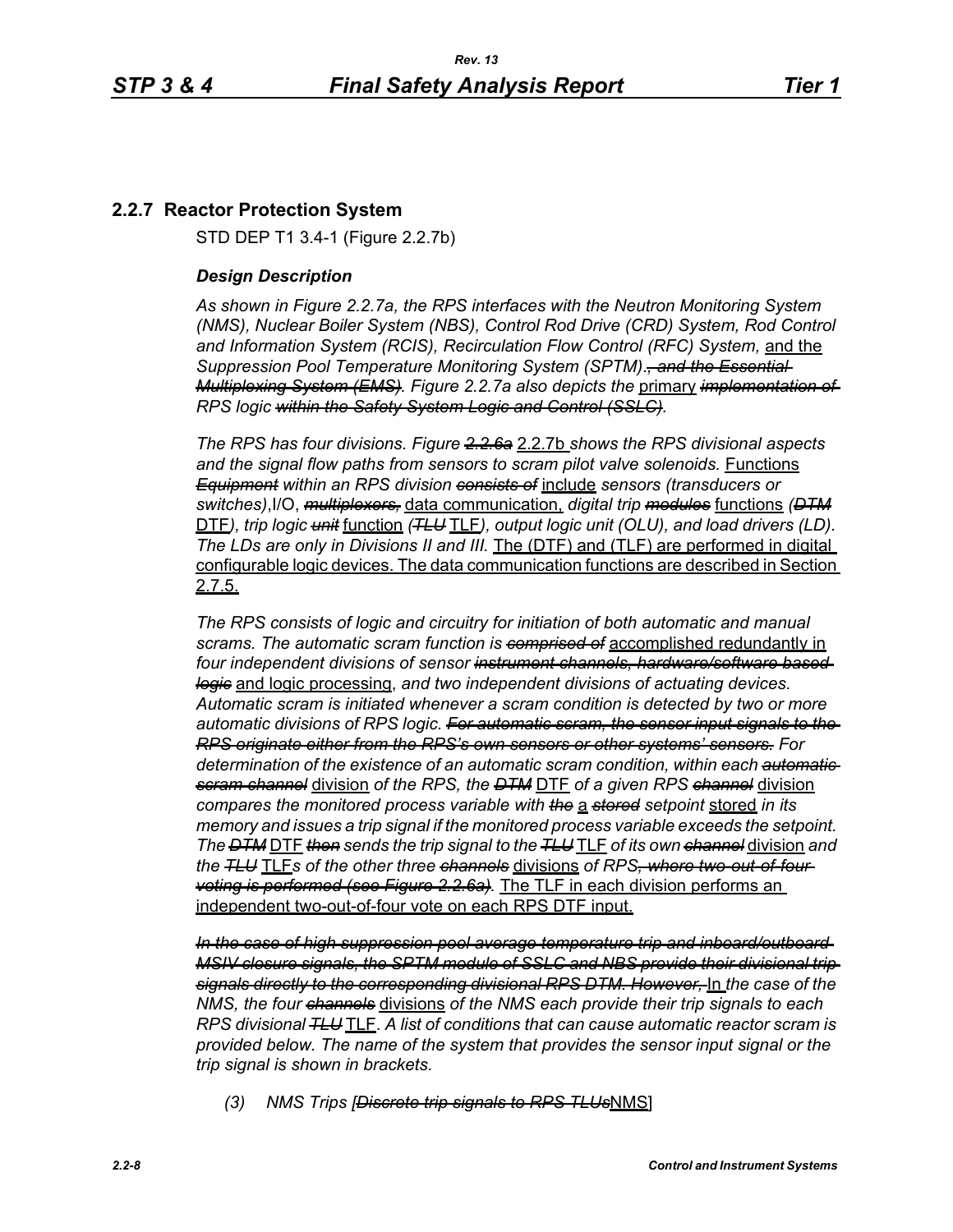- *(7) Main Steamline Isolation [NBS discrete signals to RPS DTMs]*
- *(9) High Suppression Pool Average Temperature [SPTM Module of SSLC trip signals to RPS DTMs]*

*The TLU* TLF*s provide their trip signals to their divisional OLUs which are used to control the solid-state LDs that control the Class 1E AC power to the scram solenoids, and relays that control DC power to back-up scram valves. For automatic scram initiation, the TLU* TLF *trip signals cause the LDs to interrupt Class 1E AC power to the scram solenoids (fail-safe logic), cause the back-up scram relays to supply DC power to back-up scram solenoids, and provide scram follow signals to the RCIS. Each division of RPS controls eight LDs. The LDs are arranged to switch AC power to the scram solenoids in a two-out-of-four format*arrangement. *That is, reactor scram will occur only if two or more divisions of the RPS provide trip signals to their associated LDs and both scram solenoids are de-energized.*

*Manual scram function, which is separate and independent from automatic scram logic, is implemented in Divisions II and III of the RPS. For manual scram initiation, two manual scram push buttons of the RPS must be simultaneously depressed. When manual scram is initiated, the RPS, through manual scram switches, interrupts Class 1E AC power to the scram solenoids, connects divisional Class 1E DC power to backup scram solenoids, and provides scram follow signals to RCIS. The RPS logic seals in the scram signals and permits reset of scram logic* only *after a time delay of at least 10 seconds.*

*RPS initiates a reactor internal pump (RIP) trip on receipt of either a turbine stop valve closure or a low turbine control valve oil pressure signal when the reactor power is above 40% (from a turbine first stage pressure NMS STP signal).*

*The RPS design is single-failure-proof and redundant. Also, the RPS design is fail-safe in the event of loss of electrical power to one division of RPS logic.*

The OLU and LDs are implemented with non-microprocessor-based equipment. The remaining RPS functions are primarily implemented with configurable logic devices.

*Each of the four RPS divisional logic and associated sensors are powered from their respective divisional Class 1E power supply. In the RPS, independence is provided between Class 1E divisions, and also between the Class 1E divisions and non-Class 1E equipment.*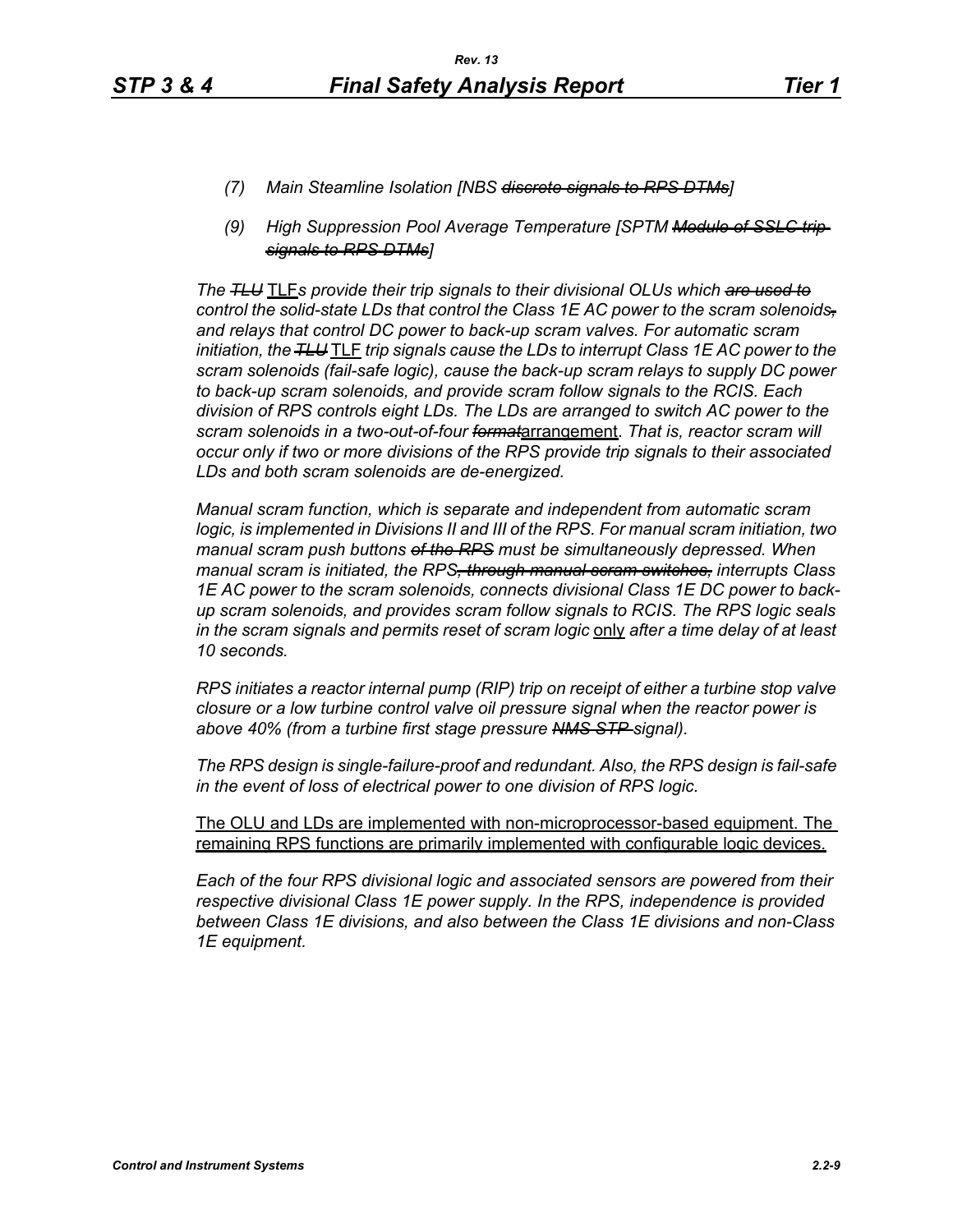

**Figure 2.2.7b Reactor Protection System**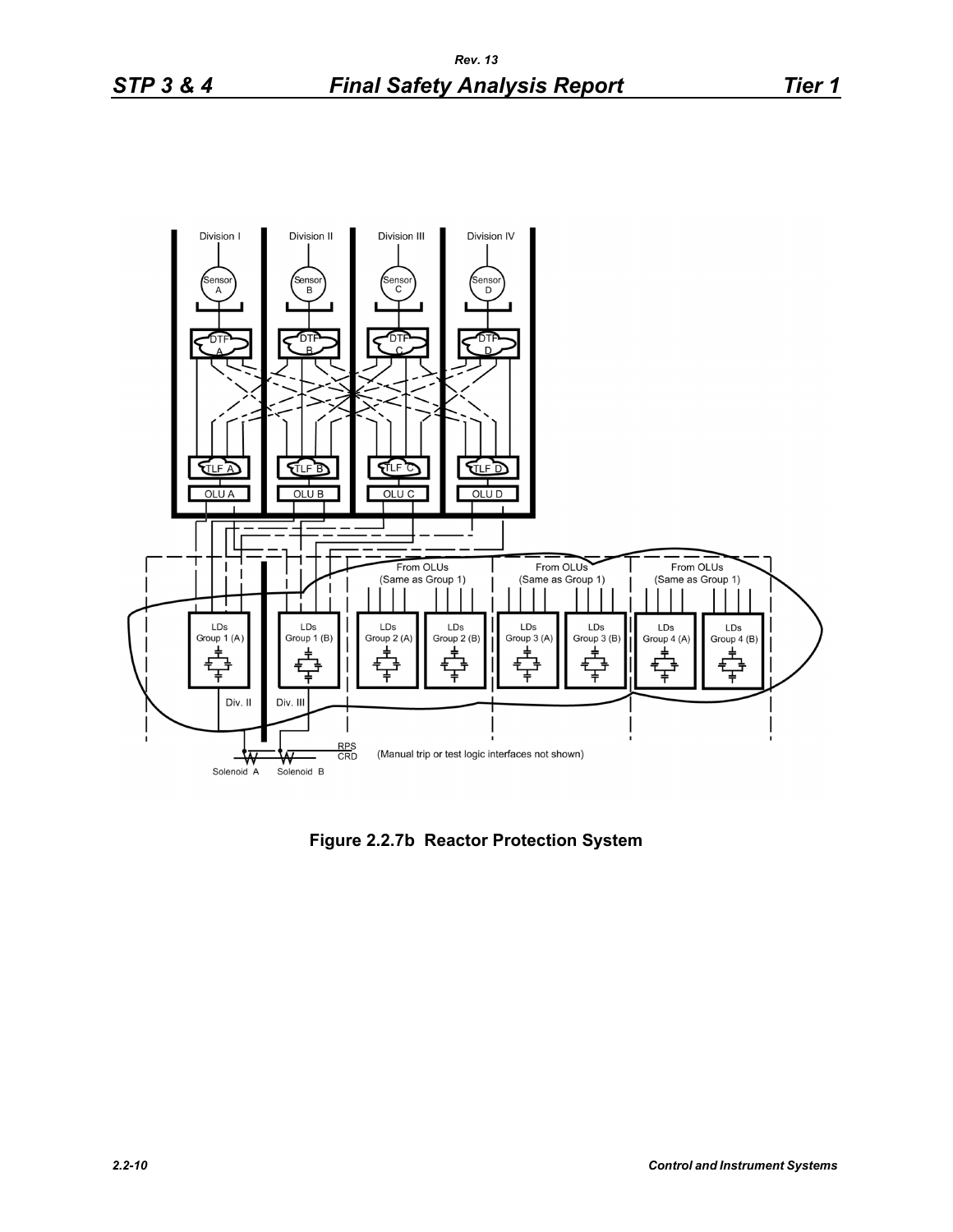# **2.2.9 Automatic Power Regulator System**

STD DEP T1 3.4-1

### *Design Description*

*The APR System operates in either manual or automatic control mode. The system control logic is performed by redundant, digital controllers. The digital controller controllers receives* receive *inputs from* and send outputs *to interfacing system* systems *via the non-essential multiplexing system (NEMS)* data communication function (NECF)*. It* The APR System *performs power control calculations and* provides *system outputs to the NEMS* interfacing systems to allow coordinated control*.*

# **2.2.11** *Process Computer System* **Plant Computer Functions (PCFs)**

STD DEP T1 3.4-1

#### *Design Description*

*The Process* Plant *Computer System* Functions *(PCS* PCFs*) consists of* are a set of control, monitoring and data calculation functions that are implemented on *redundant digital central processing units and associated peripheral equipment*. Redundant processors are used for functions that are important to plant operation. The PCFs *and is* are *classified as a non-safety-related system.*

*The PCS* PCFs *performs* perform *local power range monitor (LPRM) calibrations and calculations of fuel operating thermal limits data*, *which it* is *provides* provided *to the automated thermal limit monitor (ATLM) function of the Rod Control & Information System (RCIS) for the purpose of updating rod block setpoints.*

*The PCS functions also as a* PCFs also include *top-level controller* functions *which monitors* monitor *the overall plant conditions, issues* issue *control commands and adjusts* adjust *setpoints of lower level controllers to support automation of the normal plant startup, shutdown and power range operations. In the event that abnormal conditions develop in the plant during operations in the automatic mode, the PCS* these functions *automatically reverts* revert *to the manual mode of operation.*

#### *Inspections, Tests, Analyses and Acceptance Criteria*

*Table 2.2.11 provides a definition of the inspections, tests and/or analyses, together with associated acceptance criteria, which will be undertaken for the PCS* PCFs*.*